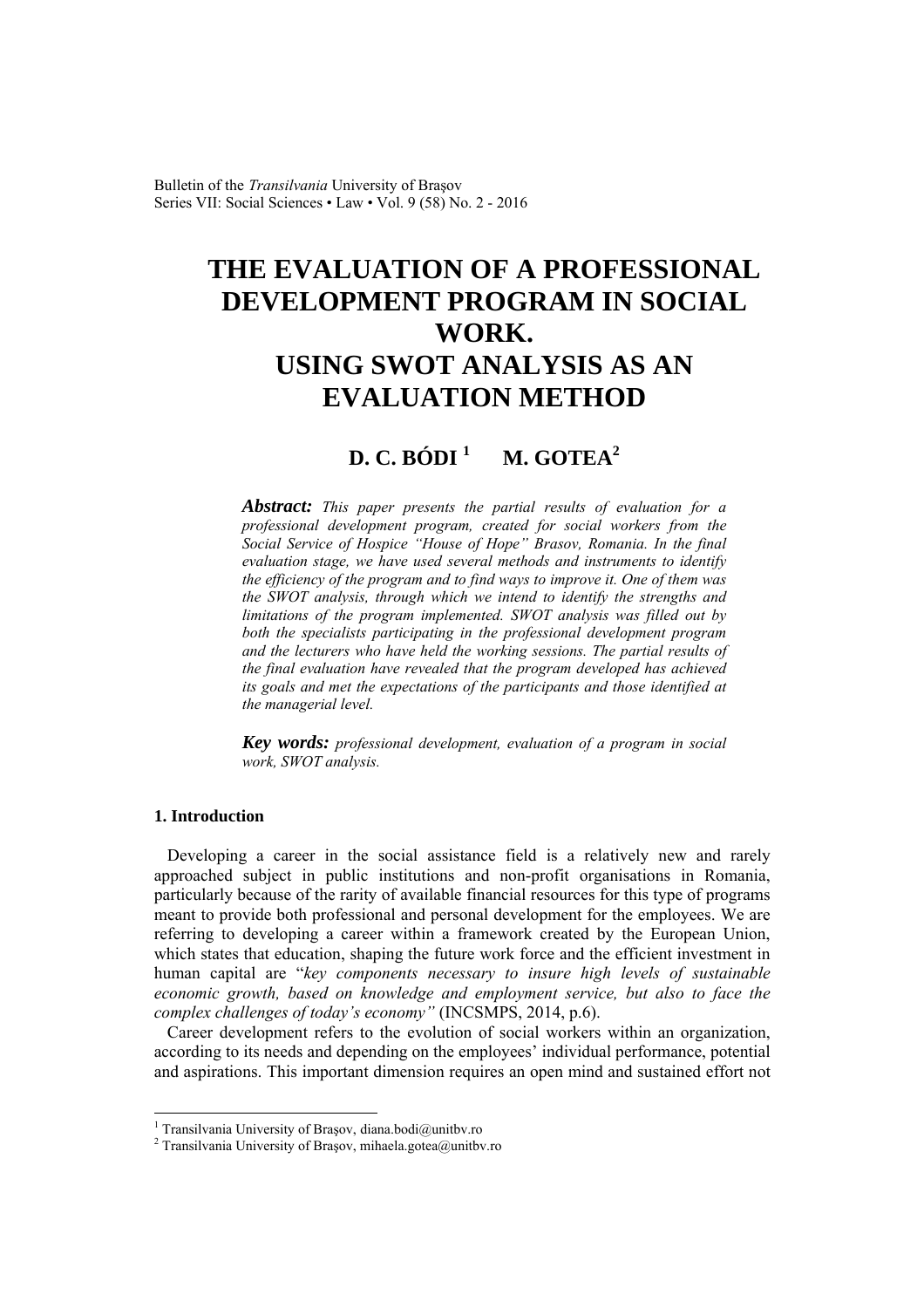just from the top and middle management of the organization, but also from the staff involved in providing social services, important for both the individual and the organization he is a part of.

In addition, it should be noted that it generates multiple positive effects - an efficient professional development of the staff satisfies the needs for institutional, occupational, professional and personal development.

The present article contains a concise description of the methods and instruments used in the evaluation stage of a professional development program designed for the specialists within the Social Service of Hospice "House of Hope" in Brasov County - an organization which offers health services for people suffering from incurable diseases in advanced stages. In addition, we have presented the partial results of the evaluation, obtained through SWOT analysis.

### **2. Paper theoretical foundation and related literature**

Career evolution depends on a particular set of skills a social worker needs in order to perform his activities at a higher and higher responsibility level or to contribute to the organization's development. These skills are made up by the behavioural characteristics needed for a person to perform his activities efficiently, irrespective of the job they occupy or the level at which they find themselves in their career.

Career development requires two separate components, one of them being career training. By improving abilities and work techniques, career training allows employees to use their assets better and it also increases their level of work satisfaction. The second component is professional development, whose objective is to provide employees with the needed skillset to cope with the demands of their current position, as well as a future one (Fărcăşanu and Moldovan, 2000).

Among the advantages of developing your career we should list increased productivity and a higher quality of performed activities, as well as improved skills in the use of new technology, an increased work satisfaction and a decrease in the need for supervision. This implies that, before creating any supervision program, it is necessary to develop and implement a continual training and professional development program.

**The Copenhagen Declaration regarding the strengthening of European cooperation for education and career training (November 29-30 2002)** addresses, among others, the increased level of information, orientation and counselling, as well as the transparency of education and professional training, the development of instruments used to acknowledge and mutually validate skills and qualifications and the improvement in assured quality of education and professional development.

(http://ec.europa.eu/dgs/education\_culture/repository/education/policy/vocationalpolicy/doc/copenhagen-declaration\_en.pdf).

 In order to have quality social assistance services, as well as satisfied employees and clients, we need to have constant quality improvement programs within the organizations. Bódi (2007a) states that the constant improvement of quality in the social assistance field implies:

- quality results that means, first and foremost, the satisfaction of the clients' current necessities as well as being prepared for new ones;
- the monitoring of the results, a process that is both retrospective and prospective;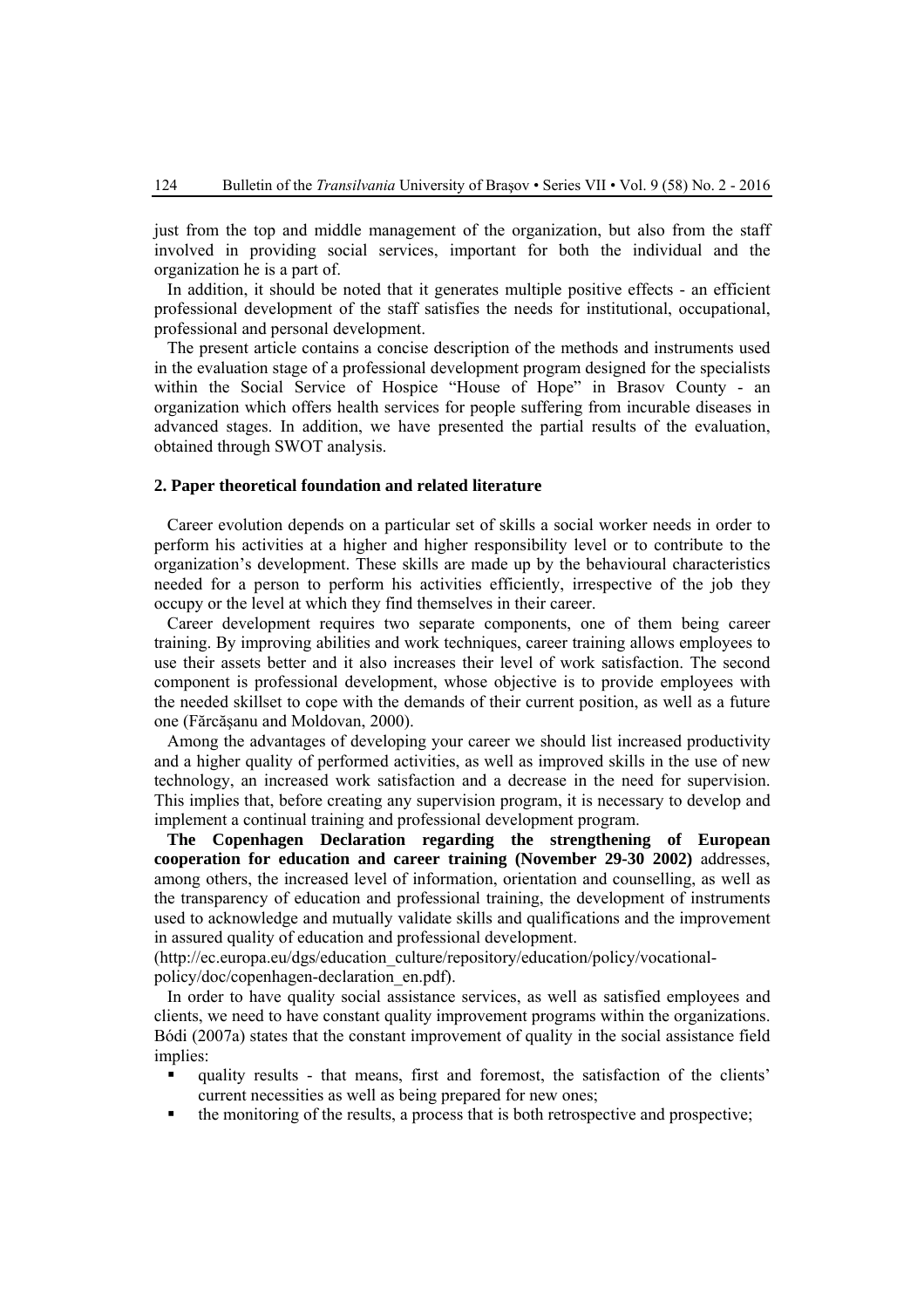- assuring quality is not just the responsibility of a person or a department, it is the responsibility of the entire organization;
- quality and assuring quality should be focused on both the process and the results.

In their first stage, professional development programs should answer the following question posed by specialists: Am I doing it right? On this level, an intervention should assure the proper conditions for:

- continuity the level of coordination over time that different interventions conducted by different specialists have;
- efficiency the level of efficiency that the service has, depending on the level of current knowledge in the field, and with the purpose of reaching the desired results for the intended beneficiary;
- care and respect the level of involvement of the client in the decision to be part of a particular intervention - the provided service must be tailored for different people and it must have the right level of sensibility and respect that the client needs
- safety the measure in which the risks of the intervention are as low as possible for the client, as well as everyone else, including the providers of social services
- opportunity the measure in which the service is provided for the intended client at the most opportune moment (Dragomirişteanu and Pop, 2000).

The objectives and themes proposed within these programs can improve abilities, which in turn will lead to an increase in quality for the services offered by social workers.

#### **3. Methodology**

The program implemented within the Hospice "House of Hope" in Brasov was created after an initiative of the foundation's management who foresaw the need to implement both supervision and continual training courses to answer the solicitations of social workers for professional and personal development. In order to achieve these objectives, over the course of 18 months, we had work sessions on diverse topics that we identified, analysed and categorized in order of importance along with social workers within the organization: the internal and external communication of the organization, communicating with difficult clients, decision making, stress management, time management, the management of crisis situations (ethical dilemmas and the ways to solve them, communicating unpleasant news), the research layout in the social work field, as well as the ways in which the results obtained through research could be shared.

At the end of the professional development program, we also conducted an evaluation with the following objectives:

- i. To determine what can be classified as main needs for professional and personal development according to the social workers from palliative care
- ii. To recognize the current issues regarding supervision in social work in Brasov, Romania.
- iii. To evaluate the performance of the program by analysing the content presented by two lecturers and a psychotherapist for the social workers from Hospice "House of Hope", Brasov, Romania.

The final assessment involved applying some instruments to identify the efficiency of the program for professional development and finding ways to improve it. Therefore, we applied the SWOT analysis, through which we aimed to identify the strengths and limits of the program that was carried out by both the specialists who attended the professional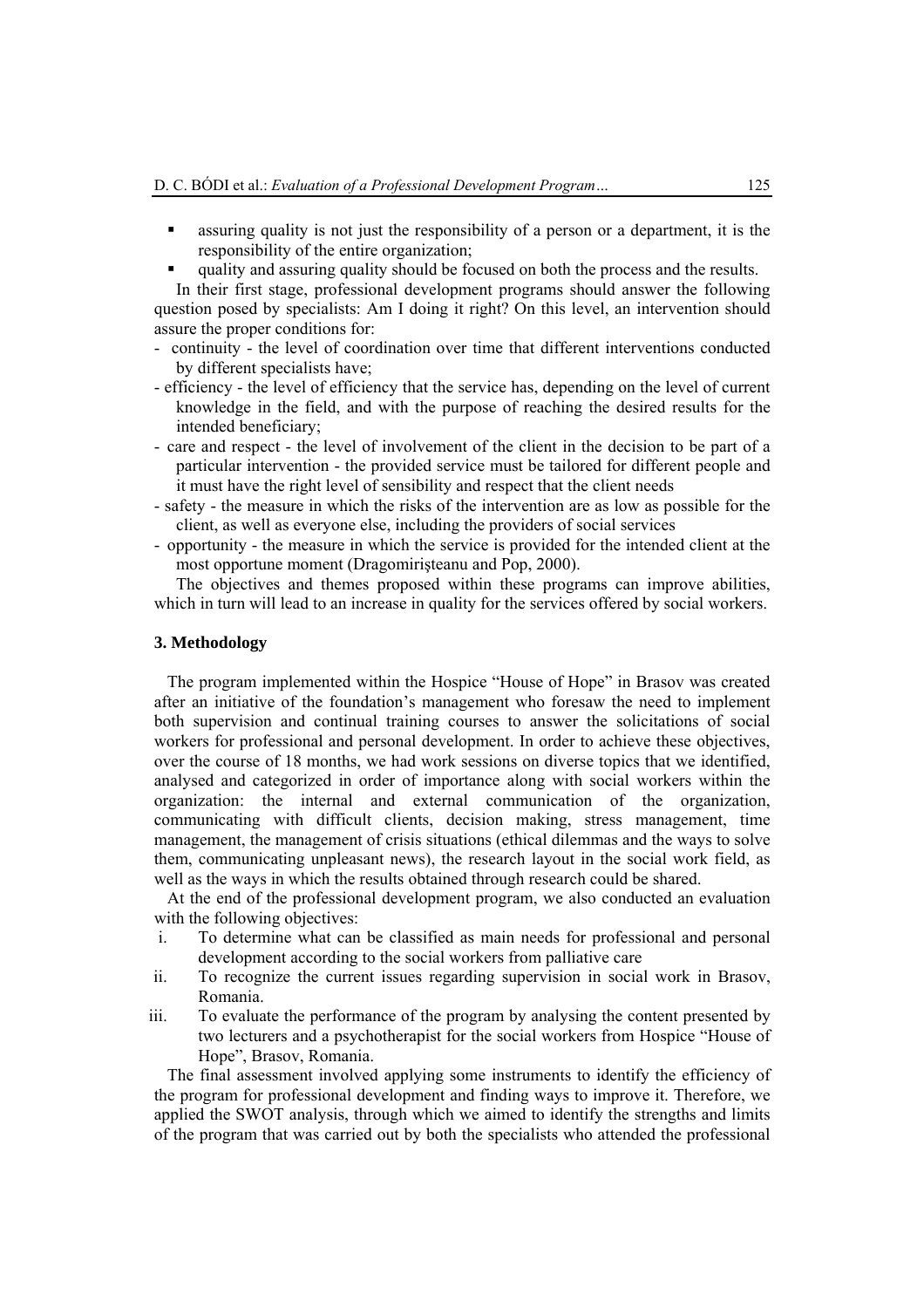development program, as well as the lecturers who did work sessions alongside the professionals. In the second stage of the evaluation, we carried out a semi-structured group interview with all of the social workers who attended the professional development program, which we recorded and transcribed. Within this article, we will present the partial results of the evaluation of our program that we obtained through SWOT analysis.

This partial data was gathered from the experiences of six individuals who participated in a professional group development program, conducted by three universities within a metropolitan area in Brasov County, Romania. All of the lecturers have worked on this program as volunteers. The participants in this group program were social workers at the Foundation Hospice "House of Hope" in Brasov, Romania.

SWOT analysis is a very simple process which can offer a very profound understanding of potential and critical problems. The main purpose of SWOT analysis is identifying each factor, positive or negative, and placing it in one of the four categories. This allows us to have a more objective perspective on the career training program: (Bódi, 2007b).

The SWOT analysis has two important dimensions:

- the analysis of internal factors, meaning strengths and weaknesses;

- the analysis of external factors, represented by the opportunities and threats that the organization faces

Strengths refer to internal, positive, tangible and intangible attributes of the program. These are under our control. The questions posed are: What did I do right? What resources did I have? What were the advantages?

Weaknesses refer to those factors that affected our ability to perform our activities. The question posed is: What areas must be improved?

Opportunities refer to external attractive factors that represent the reason why we desire to implement a professional development program and the key-question posed is: What opportunities are there already in the environment that we can benefit from?

Threats refer to external factors that can negatively impact the results of the program. They can either be a barrier or a constraint that can cause problems, damage or prejudice to the organization.

#### **4. Results**

The SWOT analysis revealed, first and foremost, a necessity for such a program for professional development, and there have been a number of varied opinions put forward regarding the strong points and opportunities.

The SWOT analysis was conducted on two groups - on the one hand the social workers who were the beneficiaries of the professional development program and on the other hand the trainers who developed and implemented the program.

According to social workers, the *strengths*, the positive, internal aspects of the developed program, which can be controlled and used in planning future programs of this kind, were: the extension of already acquired knowledge, the desire and motivations the participants have showed towards the program, the development of aptitudes and professional skills, group interaction and self-awareness.

On the other hand, trainers identified the following strengths: the desire to develop the social department within the foundation, desire that the management of the organization supported fully, the implementation of a professional development program that was well structured and adapted to the needs of the participants, the desire for personal and professional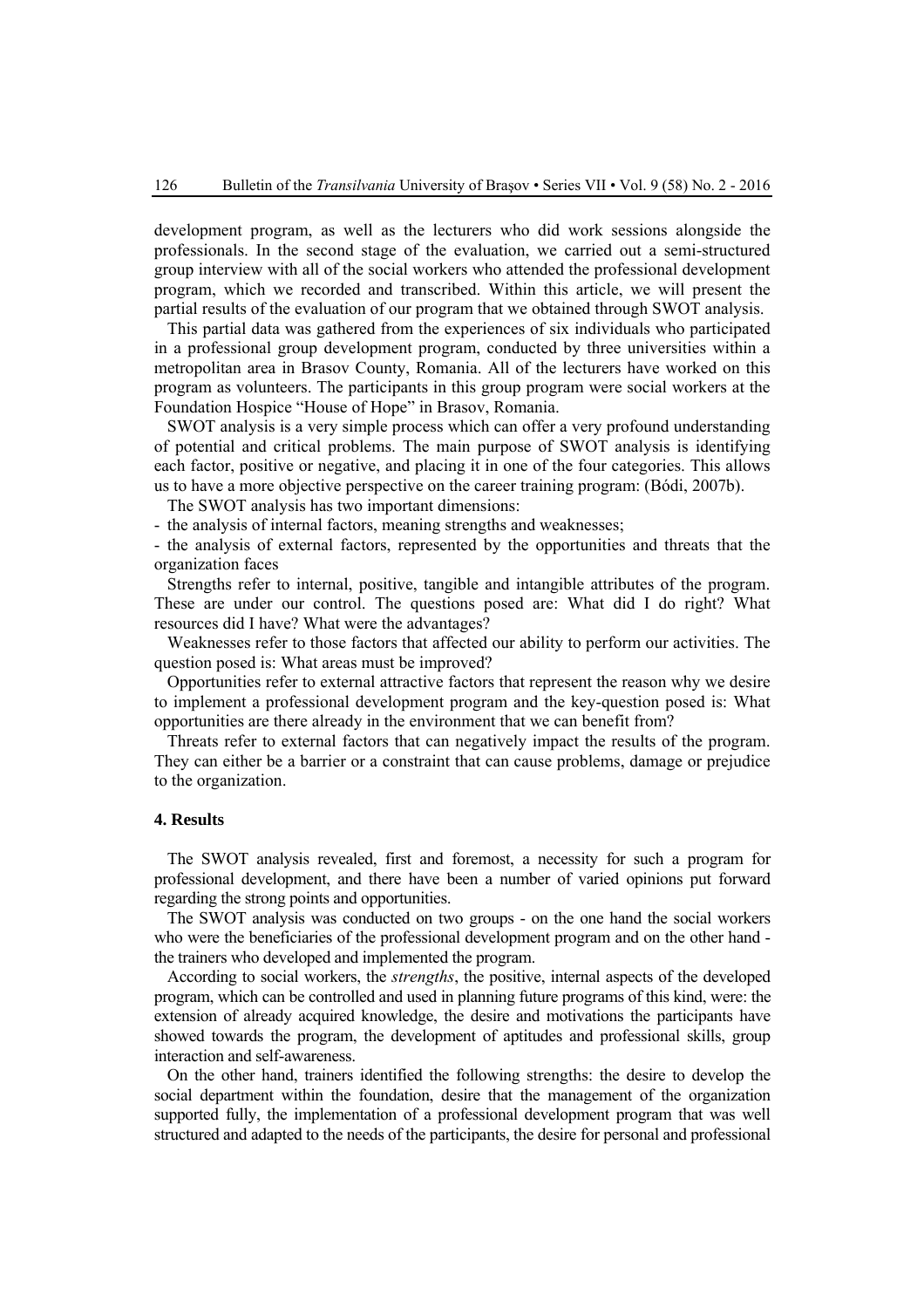development for both the participants and the trainers, as well as the uniqueness of this program within Brasov county.

The *weaknesses*, the internal, negative aspects of the developed program, those that were controllable and can be improved when developing future sessions, described by the social workers, were: the limited time in which the program took place, the large timespan between the trainers and participants' programs, the inadequate space (within the foundation), a number of professional emergencies that limited the participation of social workers to the training sessions, a number of diverse personal limits as well as methodological work limits

According to the trainers, the weaknesses of the program were: the difficulty to match schedules (for the trainers and participants) which led to carrying out the program over a longer period of time than initially planned, the inadequate location (ideally, there should have been a neutral space, outside of the premises of the foundation), the lack of continuity of the program, along with the observation that the program could be improved.

The *opportunities*, meaning those external, positive, uncontrollable conditions which we can use to our advantage when it comes to creating and implementing these programs were, according to social workers, the following: team cohesion and the development of interpersonal relationships, the fact that the program can be a starting point for professional supervision, which could prevent burn-out, the possibility to develop and extend the program, the identification of new opportunities for personal and professional development.

Trainers identified the following opportunities of the program: the development of interorganizational relationships, possibilities for extending and implementing similar programs in other departments or organizations, the use of this program as a model of good practice in career training, the identification of sources for financing the implementation of such a program, the possibility to develop the program.

The last item of the SWOT analysis, the *threats*, those external, negative, uncontrollable conditions whose effects we can predict/avoid when it comes to creating and implementing these professional programs were identified by the social workers as following: the limited time of the program, without there being a possibility to continue, for now, the lack of funds to continue the program, unfit legislation.

Trainers identified the same threats as social workers did, with the addition that, in their view, managers were reluctant to send their employees to such training programs.

The implemented development program was seen by social workers and trainers alike as an opportunity for personal and professional development, as well as a chance to improve aptitudes and professional skills. The weak suits of the program revealed the difficulty to match the schedules of everyone involved, which requires the program to be improved not just methodologically, but by creating a schedule that's more organized and put together from the beginning of the program, while also choosing a better location outside of the beneficiary organization.

Among the opportunities we gathered from the received answers, we should also note the development of interpersonal and inter-organizational relationships (between the Foundation Hospice "House of Hope" and the Transilvania University of Brasov), which can lead to both developing and extending the program in the future. The threats expressed by social workers and trainers alike refer mainly to the lack of financial resources required to sustain the continuity and development of the program.